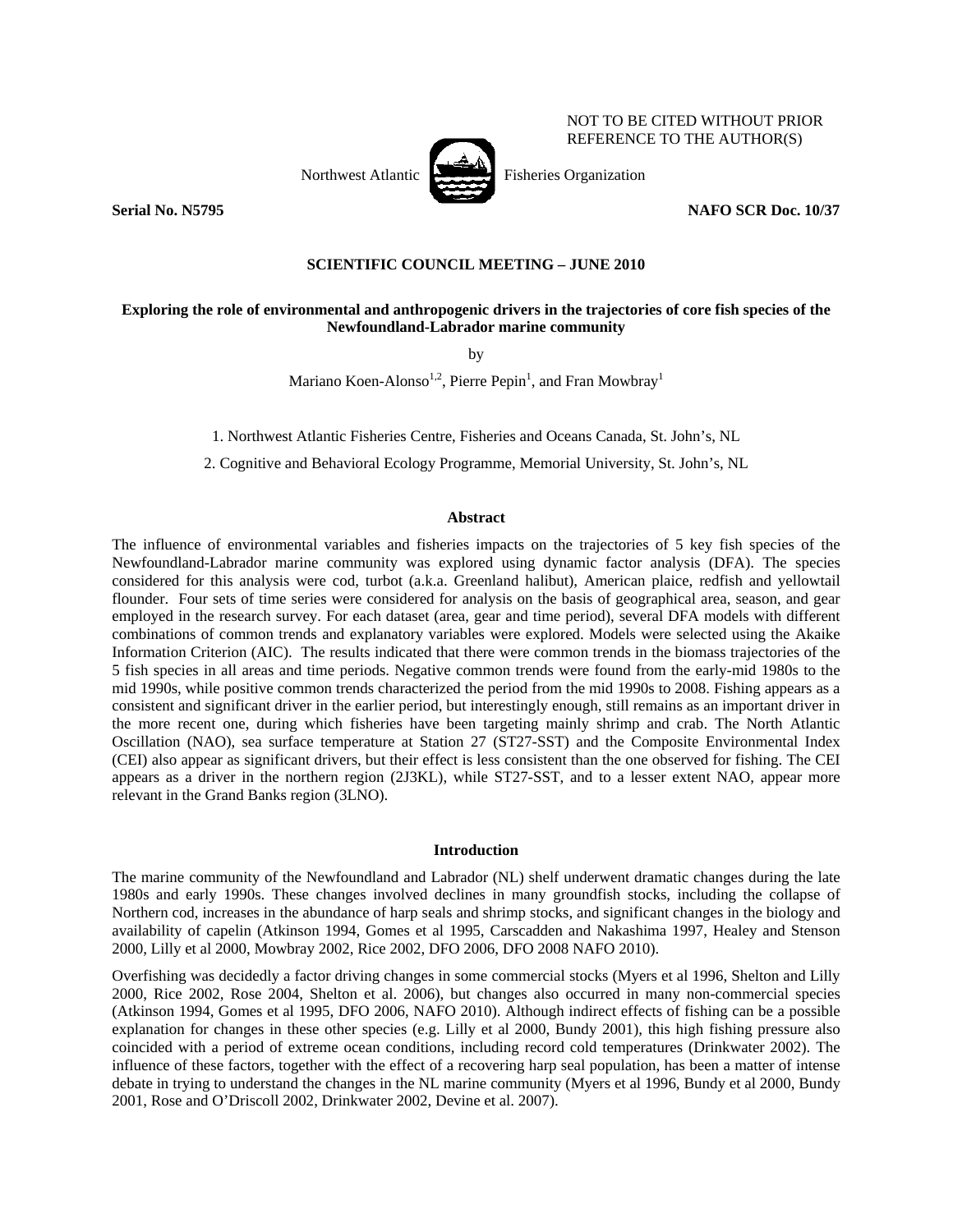In this context, and considering the similar trajectories of many species in this ecosystem, the goal of this study was to explore these commonalities in key species of the Newfoundland-Labrador marine community, as well as the potential influences of environmental variables and fisheries impacts as common drivers for their dynamics.

#### **Material and methods**

#### *Data*

The entire Newfoundland-Labrador shelf (NAFO Subareas 2 and 3) has been identified as a Large Marine Ecosystem (LME), as well as a marine ecoregion by Fisheries and Oceans Canada (DFO 2009). Within its boundaries, and considering that Fisheries and Oceans Canada (DFO) survey efforts have historically being more focused on NAFO Divs. 2J3KLNO, the fish community in the NL ecosystem can be schematically described in terms of two major subunits, the southern Labrador and northeast Newfoundland shelf (NAFO Divs. 2J3KL), and the Grand Banks proper (NAFO Divs. 3LNO), where the northern part of the Grand Banks (NAFO Div. 3L) acts as a transition zone between these two major subunits (NAFO 2010).

Any examination of common trends among fish species will benefit from considering this general feature of ecosystem organization, and would require indentifying common study areas where to carry out the analyses. These two major ecosystem subunits emerge as natural and sensible study areas for consideration.

The species selected for this analysis were Atlantic cod (*Gadus morhua*), turbot (a.k.a. Greenland halibut) (*Reinhardtius hippoglossoides*), American plaice (*Hippoglossoides platessoides*), redfish (*Sebastes* spp.) and yellowtail flounder (*Limanda ferruginea*). Although management stocks for these species do not necessarily fully match the ecosystem subunits indicated above (i.e. 2J3KL and 3LNO) (Table 1), there is adequate spatial consistency to warrant meaningful results.

Data on the trajectories of these species were derived from the Spring and Fall Research Vessel (RV) surveys conducted by DFO in the NL shelf (NAFO Divs. 2J3KLNO). The coverage of these surveys has varied over the years; these changes have included the addition of near shore and deep water strata to the survey as well as the extension of the fall survey to the south to include the southern portion of the Grand Banks (NAFO Divs. 3NO) in 1990. For these reasons, the RV survey indices considered in this study were derived from a subset of the strata currently covered by these surveys. These "core" strata were selected using two basic criteria: a) to maximize the length of the time series that can be generated for analysis, and b) to maintain a relatively constant area that has been consistently covered by the RV surveys over time. This "core" survey area excludes both inshore and deepwater strata (Fig. 1).

The gear used in DFO RV surveys has also changed over time; most significantly for the analysis here, in the fall of 1995 DFO RV surveys moved from using a large mesh grounfish trawl (Engels 145) to using a small mesh shrimp trawl (Campelen 1800) (McCallum and Walsh 1997). Conversion factors were only developed for core commercial species. This situation prevents a full conversion of survey catches from Campelen to Engels, and hence, time-series analyses aimed at the fish community level using DFO RV survey data are bound to be constrained by the gear used (i.e. the full time series must be split in Engels and Campelen periods).

Based on the above considerations, four different sets of time series were assembled for analysis. These sets were defined by considering the species of interest in each geographical area and survey season (2J3KL-fall and 3LNOspring) and the gear used in the corresponding RV survey (Engels or Campelen). These four sets of time series were:

- 1. 2J3KL Fall survey (1981-1994) [Engels gear]
- 2. 2J3KL Fall survey (1995-2008) [Campelen gear]
- 3. 3LNO Spring survey (1985-1995) [Engels gear]
- 4. 3LNO Spring survey (1996-2008) [Campelen gear]

In each dataset, the trajectories for each fish species considered in this analysis were described using the standard survey biomass index from stratified random sampling designs (Gunderson 1993) calculated from the "core" strata in the surveys.

Also for each dataset, four candidate drivers for the biomass of these fishes (i.e. explanatory variables) were considered; three environmental indices and one index of fishing impacts.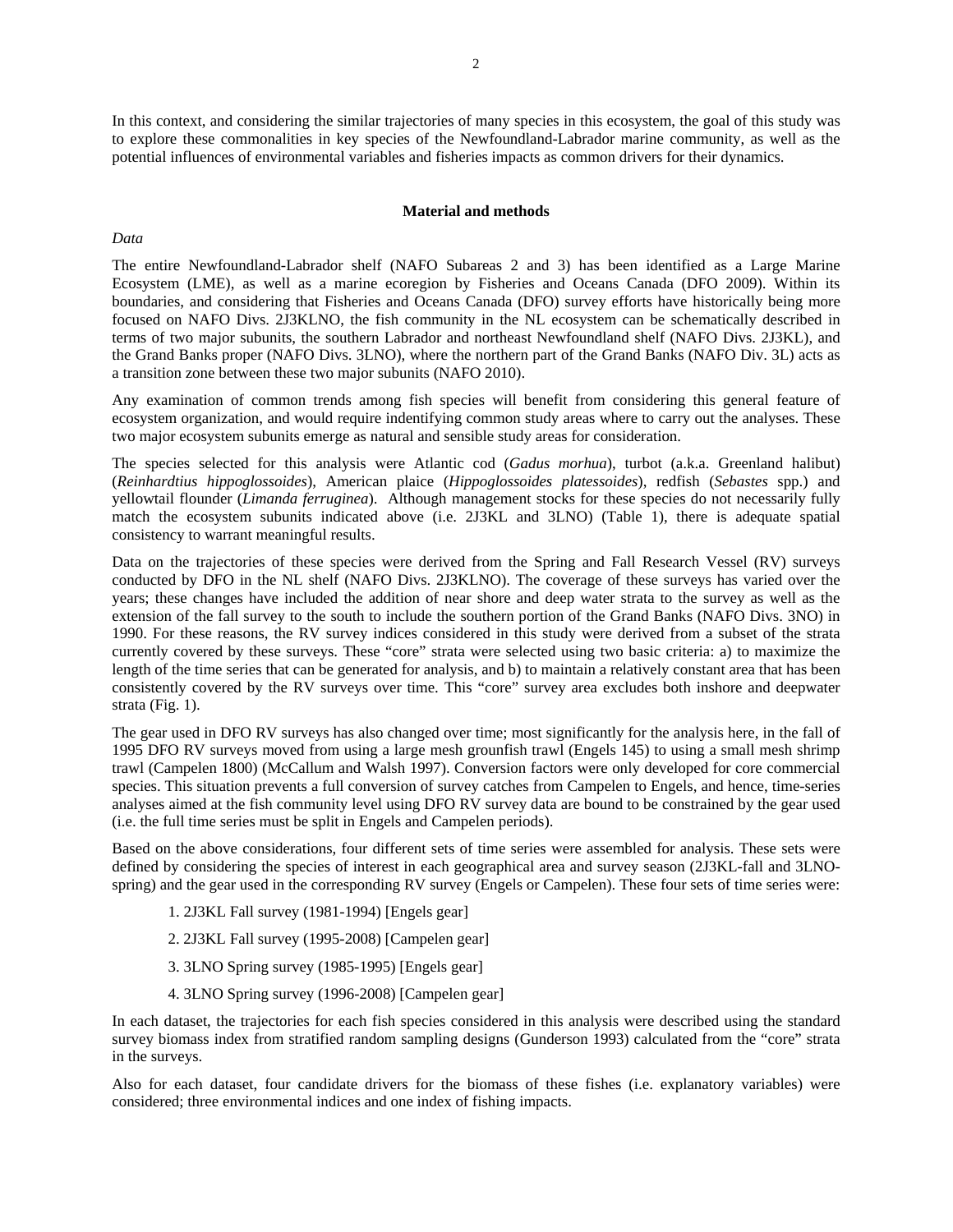The environmental indices were the North Atlantic Oscillation (NAO), the sea surface temperature at Station 27 (ST27-SST), a long-term oceanographic station located near St. John's, and a physical environment composite index which is interpreted as a measure of the overall state of the climate system in the NL shelf (Colbourne et al. 2010). This Composite Environmental Index (CEI) includes NAO and ST27-SST, but it also incorporates information on air temperatures, cold intermediate layer, ice, and salinity, as well as water temperatures in a number of locations (Colbourne et al. 2010). The inclusion of these three variables into the analysis was an attempt to capture different scales and ways in which environmental forcing may influence the dynamics of fish.

The fishing impact was incorporated by calculating a general "Fishery Index" (FI). This index was intended to measure the overall impact of fishing on the marine community and it was calculated as the ratio between the sum of nominal fisheries catches for all finfish and invertebrate species in a given area (2J3KL or 3LNO) and the total fish biomass indices estimated for that area from DFO RV surveys (fall survey for 2J3KL and spring survey for 3LNO):

$$
FI = \frac{\text{Total nominal fisheries catches in the area}}{\text{Total RV fish biomass index in the area}}
$$

The consideration of overall fishing impact, as opposed to directed fishing mortality for each focal species, is also one reason behind the need of splitting the analysis by survey gear. Even though conversion factors may be available for the focal species of this study, there are no conversion factors for all the other species that would be needed to generate a common FI for the entire extent of the time series. Another reason is that reliable records of commercial invertebrate species in the RV surveys, like *Pandalus* shrimps and snow crab *Chionoecetes opilio*, are only available for the Campelen period. This means that two slightly different FI are used in the analyses presented here; an "Engels-period" FI which considers all finfish biomass in the RV surveys, and one "Campelen-period" FI that also includes *Pandalus* shrimp and snow crab in the total fish biomass. All survey biomass indices were calculated only from "core" strata data. Total nominal fisheries catches for each area were obtained from NAFO STATLANT 21A database.

#### *Analysis*

The commonalities in the trajectories of the focal commercial species, and the potential environmental and anthropogenic effects on these trajectories, were explored using dynamic factor analysis (DFA) (Zuur et al. 2003a, 2003b, 2007). This analysis allows detecting common trends in a set of time series, as well as relationships between these series and explanatory variables (Zuur et al. 2003b).

For each dataset (area, gear and time period) several DFA models were built. As a standard procedure, each dataset was initially explored considering up to 3 common trends, and without explanatory variables; results from these model runs were used to determine the number of common trends worth considering when including explanatory variables into the analysis. After these initial explorations, additional models were run in order to explore the effect of the candidate drivers, and their combinations. The high correlation between ST27-SST and CEI ( $r=0.88$ ) prevented from including them together in a DFA model. All other permutations of candidate drivers were explored.

All models were fitted assuming a non-diagonal error covariance matrix. The Brodgar software package was used to fit the models (Zuur et al. 2003b). Model selection was based on the Akaike Information Criterion (AIC) (Burnham and Anderson 2002), and only those models with differences in AIC of less than 5 with the best models were highlighted as plausible models. All variables were normalized for the analysis (Fig. 2).

### **Results and discussion**

The exploratory analysis carried out in this study involved more than 50 individual DFA models (Table 2). Although a detailed presentation and discussion of each individual model results is certainly possible, a more useful approach is to consider all results in a more holistic way to identify major patterns and signals, as well as a source of inquiry for the development of more focused hypotheses about the functioning of the NL marine ecosystem, and the main processes that drive its dynamics. In this context, even though results from the best DFA model in each dataset will be described in more detail, the interpretation of their results also considers other still plausible models.

Overall, the examination of results clearly indicates that common patterns in the trajectories of the focal fish species can be identified (Table 2, Figs. 3-6). Furthermore, the analyses suggest that for each dataset, the commonalities among fish species are reasonably captured by a single common trend. This trend is essentially a declining one in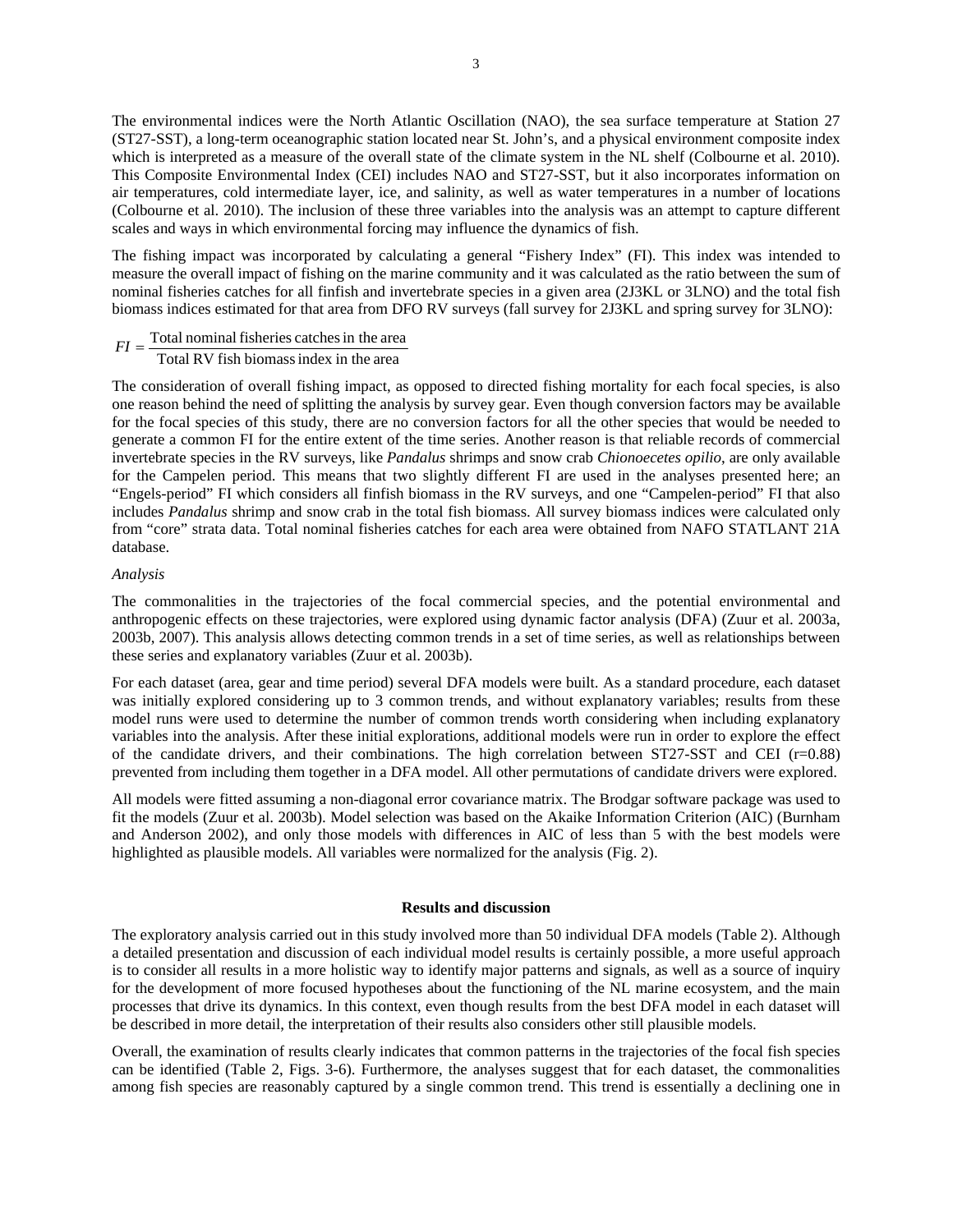the 1980s and early 1990s in both the northern (NAFO Divs. 2J3KL) and southern (NAFO Divs. 3LNO) areas (Figs. 3 and 5), while the common trend appears positive in the more recent period (Figs. 4 and 6).

Although the trends of most focal species are positively correlated with the common trends among species, this is not always the case. For example, in the northern area (NAFO Divs. 2J3KL), although the declining common trend describes reasonably well all trajectories in the 1981-1994 period (Fig. 3), turbot is weakly correlated with the positive common trend in the more recent period (1995-2008), and the best DFA model does a poor job at capturing its trajectory (Fig. 4).

On the Grand Banks (NAFO Divs. 3LNO) during 1985-1995, redfish shows essentially no correlation with the monotonically declining common trend. Unlike the other species, redfish shows a declining trend until 1991, but it shows a clearly positive trajectory in the last few years covered by this dataset (Fig. 5). In the more recent period (1996-2008), neither redfish nor cod appear to be correlated with the common trend, while turbot appears to have a negative, but weak, correlation with the common trend, suggesting an underlying declining signal for turbot (Fig. 6).

In terms of explanatory variables, both environmental drivers and fishing consistently appear in the best and most plausible models (Table 2). This clearly indicates that the trajectories of these fish species are most certainly influenced by the environmental conditions and human exploitation. Although this finding is certainly not surprising (e.g. see Devine et al. 2007), it is relevant in the sense that the best and most plausible models actually require both types of drivers together. This highlights the fact that understanding what happened in the NL shelf marine community is not a question of exploitation versus environment, but an issue of exploitation plus environment.

With regards to environmental forcing, the best and most plausible models for the northern area (NAFO Divs. 2J3KL) clearly indicates that the CEI is the environmental variable that better captures the influence of ocean climate on the dynamics of the focal fish species considered in the study. This conclusion holds for both the earlier (1981-1994) and later (1995-2008) periods. Despite the high correlation between CEI and ST27-SST (r=0.88), models including CEI fared consistently better. In the southern area (NAFO Divs. 3LNO) this situation reverses; ST27-SST appears as the consistent environmental variable in the best models for both periods (1985-1995 and 1996-2008). The best model for the more recent period (1996-2008), however, also incorporates NAO as a driver (Table 2). It is worth noticing that, even though the difference in AIC was slightly larger than 5, both ST27-SST and NAO were the drivers included in the second best model for the Grand Banks in the earlier period (Table 2).

These results, although somehow puzzling, can provide some hints on the scale at which environmentally driven mechanisms affecting fish populations and communities may be acting. In principle, these results suggest that there are differences in the environmental forcing between the southern Labrador and northeast Newfoundland shelf, and the Grad Banks proper. However, these models are not providing any mechanistic explanation, and it is difficult to discern what could cause two highly correlated indices like CEI and ST27-SST to perform differently in the northern and southern areas.

The CEI is intended to be an "all-encompassing" ocean climate summary index for the entire northwest Atlantic (NAFO Subareas 2 and 3), and hence, it would be reasonable to expect that it will capture better the environmental conditions at the core of the Newfoundland-Labrador shelf system (i.e. NAFO Divs. 2J3KL). On the other hand, although ST27-SST is clearly a good barometer for the entire system, as indicated by its high correlation with CEI, it is also reasonable to expect that it would capture more closely the conditions in the Grand Banks (NAFO Divs. 3LNO). Finally, NAO is an indicator of large scale climate forcing, and as such, may reflect better those changes that affect large-scale boundary conditions of the northwest Atlantic climate system.

Therefore, the results pertaining to environmental indices as explanatory variables appear to suggest that those indices that would be expected to capture more closely the environmental conditions at the scale of each ecosystem subunits are the ones that performed better in each of those ecosystem subunits. Furthermore, because the Grand Banks represents the southern extreme of the NL ecosystem, the influence of the NAO as a distinct driver, most clearly in the recent period, may be linked to the spatially varying influence of the NAO on the circulation in the different subunits. Overall, it appears that the ecosystem subunits represent a reasonable spatial scale for exploring mechanistic hypotheses linking environmental conditions and fish dynamics.

Environmental indices appear as model drivers in both ecosystem subunits, and over many years, showing up in both earlier (Engels) and later (Campelen) periods. The large range of environmental conditions that occurred during the entire study period considered here (e.g. see Colbourne et al. 2010), together with the consistency in the role of these environmental variables in the DFA models, could suggest that the underlying mechanisms involved in these linkages may be more related to bottom-up ecological effects (e.g. regulation of food supply – primary and/or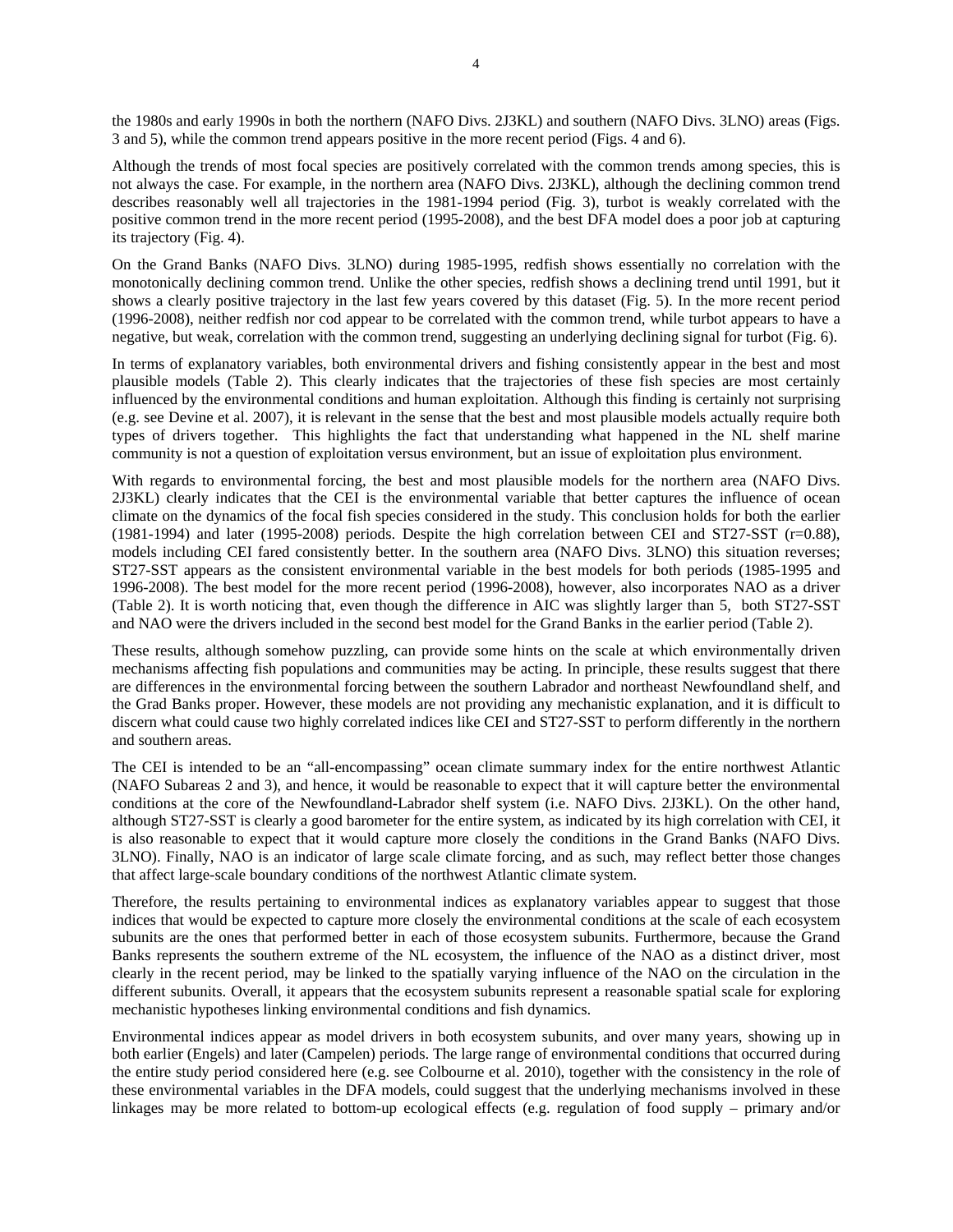secondary production) rather than direct impacts of environmental conditions on fish physiology (e.g. exposure to lethal conditions).

Together with environmental forcing, fishing impacts also emerged as a consistent and important driver for the focal fish species. The FI was consistently included in all best and most plausible models for both areas and in both time periods (Table 2). This result was certainly expected for the earlier period; during the 1980s and early 1990s fisheries catches from the NL shelf system consisted almost exclusively of groundfish species (Fig. 7), and hence, the FI can be simply interpreted as a reflection of direct fishing mortality. However, fisheries catches dramatically shifted in the mid 1990s from groundfishes to invertebrates (Fig. 7), mainly *Pandalus* shrimp and, to a lesser extent, snow crab, in the mid 1990s as a result of a moratorium on exploitation of groundfish stocks. This implies that the FI is no longer a simple reflection of directed fishing mortality on groundfish species. Furthermore, available information on bycatch in the shrimp fisheries suggests that by-catch mortality of groundfish does not appear to be significant (Orr et al. 2000, 2010). Therefore, the consistent importance of FI in all best and most plausible models during the more recent period, needs to be interpreted as a reflection of some kind of indirect effect that the fisheries are exerting on the focal fish species. The nature of this indirect effect is currently unknown, as well as how much indirect versus direct effects may have been at play in the earlier period, when the fishery was targeting cod and other groundfish, or if there has been an actual transition from direct effects through fishing mortality to indirect effects involving other mechanisms.

After the collapse of the groundfish stocks in the late 1980s and early 1990s, total fisheries catches were significantly lower than in previous years (Fig. 7), but during this later period the overall fish biomass was also very low (NAFO 2010). Therefore, even though catches were low, the FI indicates that the impact of fishing actually increased in the northern region between 1995 and 2004, and its level in 2008 was still higher than it was in 1995- 1996 (Fig. 2). On the Grand Banks, the FI indicates that fishing impact between 1996 and 2008 actually peaked in the early 2000s, and declined thereafter (Fig. 2). Considering that most fisheries catches consist of *Pandalus* shrimp, and that they, together with other key forage species like capelin *Mallotus villosus*, represent important prey for many grounfish species, one possible simple hypothesis to account for these indirect effects of FI on the common trends of key species could be that fisheries are actually affecting the availability of food for these main groundfish stocks.

Regardless the specific mechanisms involved, our results support two rather interesting and provocative ideas. The first one is that even today; with far less fisheries catches than in the past, overall fisheries impacts still have a detectable influence on the dynamics of the focal fish species considered here, and hence, have the potential for affecting their capacity for rebuilding. The second one is that, for the first time as far as we are aware of, there is clear and very suggestive evidence that the impact of fishing on these focal species may be acting through indirect effects. Under these circumstances, rebuilding and sustainable exploitation of these groundfishes would require to manage not just the fishing mortality levels at which they are exposed, it may also need to understand and implement tradeoffs between fisheries, as well as between potentially competing goals like rebuilding groudfish stocks and exploitation levels in shellfish fisheries.

#### **Acknowledgements**

The authors want to thanks to the many scientists and technicians at the Northwest Atlantic Fisheries Centre that participated in the DFO surveys over the years, and had contributed to the collection, processing and analysis of the many samples that produced the data used in this study. We also want to thanks to the members of the NAFO Working Group on Ecosystem Approaches to Fisheries Management, and the NAFO Scientific Council for their comments, discussions, and contributions to the process that led to the analysis presented here. Special thanks go to Bill Brodie, Joanne Morgan, Eugene Colbourne, Gary Maillet, Alfonso Pérez-Rodriguez, and Alejandro Buren for their contributions along the way. This work was supported by the DFO Ecosystem Research Initiative for the Newfoundland and Labrador Region, the NEREUS program.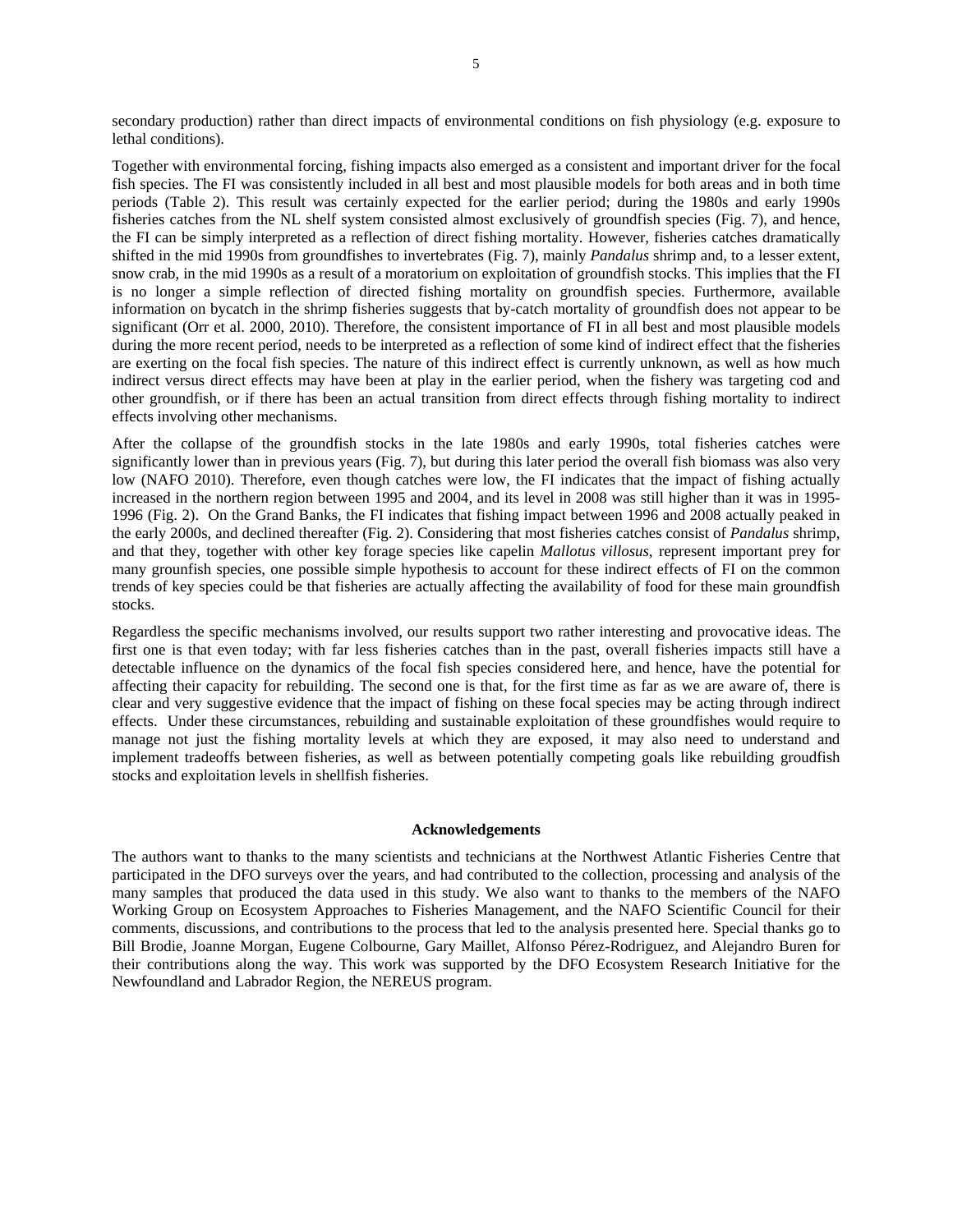#### **References**

- Atkinson, D.B.1994. Some observations on the biomass and abundance of fish captured during stratified-random bottom trawl surveys in NAFO Divisions 2J and 3KL, autumn 1981–1991. NAFO Science Council Studies **21**:43–66.
- Bundy, A., G., Lilly, and P. Shelton, 2000 A mass balance model of the Newfoundland-Labrador shelf. Can. Tech. Rep. Fish. Aquat. Sci. 2310, 117pp + App.
- Bundy, A. 2001. Fishing on ecosystems: the interplay of fishing and predation in Newfoundland-Labrador. Canadian Journal of Fisheries and Aquatic Science, 58: 1153-1167.
- Burnham, K.P., and D.R. Anderson. 2002.Model selection and multimodel inference: A practical informationtheoretic approach. Springer, New York, 488pp.
- Carscadden, J.E., and B.S. Nakashima. 1997. Abundance and changes in distribution, biology and behavior of capelin in response to cooler waters of the 1990s. Pages 457-468 *in*: "Forage fishes in marine ecosystems: Proceedings of the International Symposium on the Role of Forage Fishes in Marine Ecosystems", Alaska. Sea Grant Program Report No. 97-01.
- Colbourne, E.B., J. Craig, C. Fitzpatrick, D. Senciall, P. Stead, and W. Bailey. 2010. An assessment of the physical oceanographic environment on the Newfoundland and Labrador shelf in NAFO Subareas 2 and 3 during 2009. NAFO SCR Doc. 10/16. 24pp.
- Devine, J.A., A.F. Zuur, E.N. Ieno, and G.M. Smith. 2007. Common trends in demersal communities on the Newfoundland-Labrador shelf. Pages 589-599 *in* Zuur, A.F., E.N. Ieno, and G.M. Smith, "Analysing ecological data", Statistics for Biology and Health Series, Springer, New York. 672pp.
- DFO. 2006. Final Report of the Fisheries Oceanography Committee 2006 Annual Meeting; 29-31 March 2006. DFO Canadian Science Advisory Secretariat (CSAS) Proceedings Series 2006/033.
- DFO. 2008. Assessment of capelin in SA 2 + Div. 3KL in 2008. DFO Canadian Science Advisory Secretariat (CSAS) Science Advisory Report 2008/054.
- DFO. 2009. Development of a framework and principles for the biogeographic classification of Canadian marine areas. DFO Canadian Science Advisory Secretariat (CSAS), Science Advisory Report (SAR) 2009/056, 17pp.
- Drinkwater, K.F. 2002. A review of the role of climate variability in the decline of northern cod. American Fisheries Society Symposium **32**:113–130.
- Gomes, M.C., R.L. Haedrich and M.G. Villagarcia.1995. Spatial and temporal changes in the groundfish assemblages on the north-east Newfoundland/Labrador Shelf, north-west Atlantic, 1978–1991. Fisheries Oceanography **4**:85–101.
- Gunderson, D.R. 1993. Surveys of fisheries resources. John Wiley & Sons, New York, 248pp.
- Healey, B.P. and G.B. Stenson. 2000. Estimating pup production and population size of the northwest Atlantic harp seal (*Phoca groenlandica*). DFO Canadian Science Advisory Secretariat (CSAS) Research Document 2000/081.
- Lilly, G.R., D.G. Parsons, and D.W. Kulka. 2000.Was the increase in shrimp biomass on the Northeast Newfoundland Shelf a consequence of a release in predation pressure from cod? Journal of Northwest Atlantic Fisheries Science **27**:45–61.
- McCallum, B.R., Walsh, S.J., 1997. Groundfish survey trawls used at the Northwest Atlantic Fisheries Centre 1971 to present. NAFO Scientific Council Studies 29, 93-104.
- Mowbray, F.K. 2002. Changes in the vertical distribution of capelin (*Mallotus villosus*) off Newfoundland. ICES Journal of Marine Science **59**:942-949.
- Myers, R.A., J.A. Hutchings, and N.J. Barrowman. 1996. Hypotheses for the decline of cod in the North Atlantic. Marine Ecology Progress Series **138**:293–308.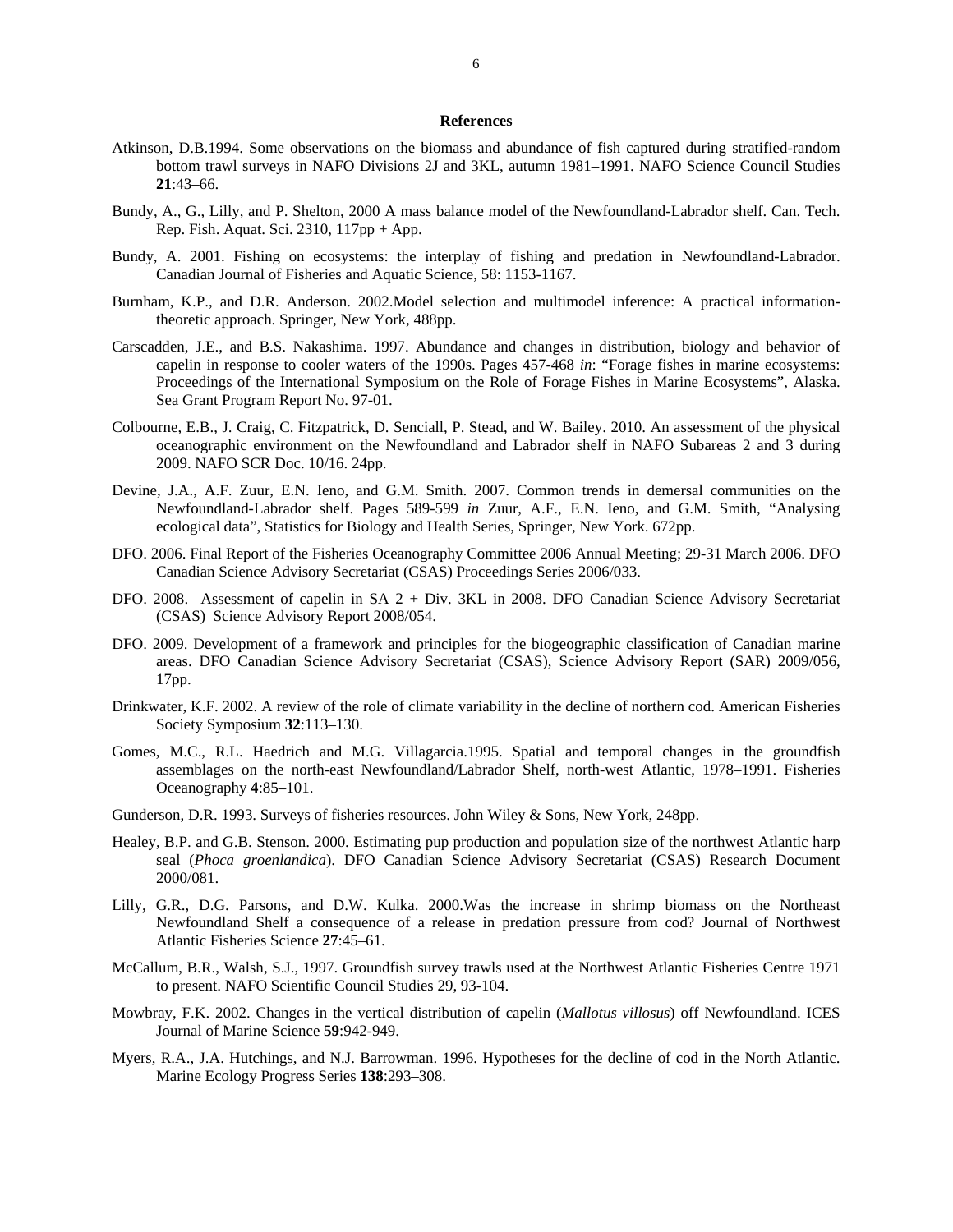- NAFO. 2010. Report of the NAFO Scientific Council Working Group on Ecosystem Approach to Fisheries Management (WGEAFM). Serial No. N5815. NAFO Scientific Council Summary Document, NAFO SCS 10/19, 101pp.
- Orr, D.C., D.W. Kulka, P.J. Veitch, and J. Firth. 2000. Bycatch of Greenland halibut (*Reinhartius hippoglossoides*) in the offshore shrimp fishery. Canadian Stock Assessment Secretariat (CSAS), Research Document 2000/070, 26pp.
- Orr, D., P. Veitch, D. Sullivan, J. Firth, C. Peters, and T. Inkpen. 2010. Groundfish by-catch within the northern shrimp fishery off the eastern coasts of Newfoundland and Labrador over the years 2007 – 2009. NAFO Scientific Council Research Document, Serial No. N5813, NAFO SCR 10/45, 53pp.
- Rice J. 2002. Changes to the Large Marine Ecosystem of the Newfoundland-Labrador Shelf. pages 51-104 *in* Sherman K, Skjoldal HR (eds) "Large Marine Ecosystems of the North Atlantic: changing states and sustainability", Elsevier, Amsterdam.
- Rose, G.A. 2004. Reconciling overfishing and climate change with stock dynamics of Atlantic cod (*Gadus morhua*) over 500 years. Canadian Journal of Fisheries and Aquatic Sciences **61**: 1553–1557.
- Rose, G.A. and R.L. O'Driscoll. 2002. Capelin are good for cod: can the northern stock rebuild without them? ICES Journal of Marine Science 59:1018–1026.
- Shelton, P.A., and G.R. Lilly. 2000. Interpreting the collapse of the northern cod stock from survey and catch data. Canadian Journal of Fisheries and Aquatic Sciences **57**: 2230–2239.
- Shelton, P.A., A.F. Sinclair, G.A. Chouinard, R. Mohn, and D.E. Duplisea. 2006. Fishing under low productivity conditions is further delaying recovery of Northwest Atlantic cod (*Gadus morhua*). Canadian Journal of Fisheries and Aquatic Sciences **63**:235-238.
- Zuur A.F., R.J. Fryer, I.T. Jolliffe, R. Dekker, and J.J. Beukema. 2003a. Estimating common trends in multivariate time series using dynamic factor analysis. Environmetrics 14: 665–685.
- Zuur, A.F., I.D. Tuck, and N. Bailey. 2003b. Dynamic factor analysis to estimate common trends in fisheries time series. Canadian Journal of Fisheries and Aquatic Sciences **60**:543-552.
- Zuur, A.F., E.N. Ieno, and G.M. Smith. 2007. Analysing ecological data. Statistics for Biology and Health Series, Springer, New York.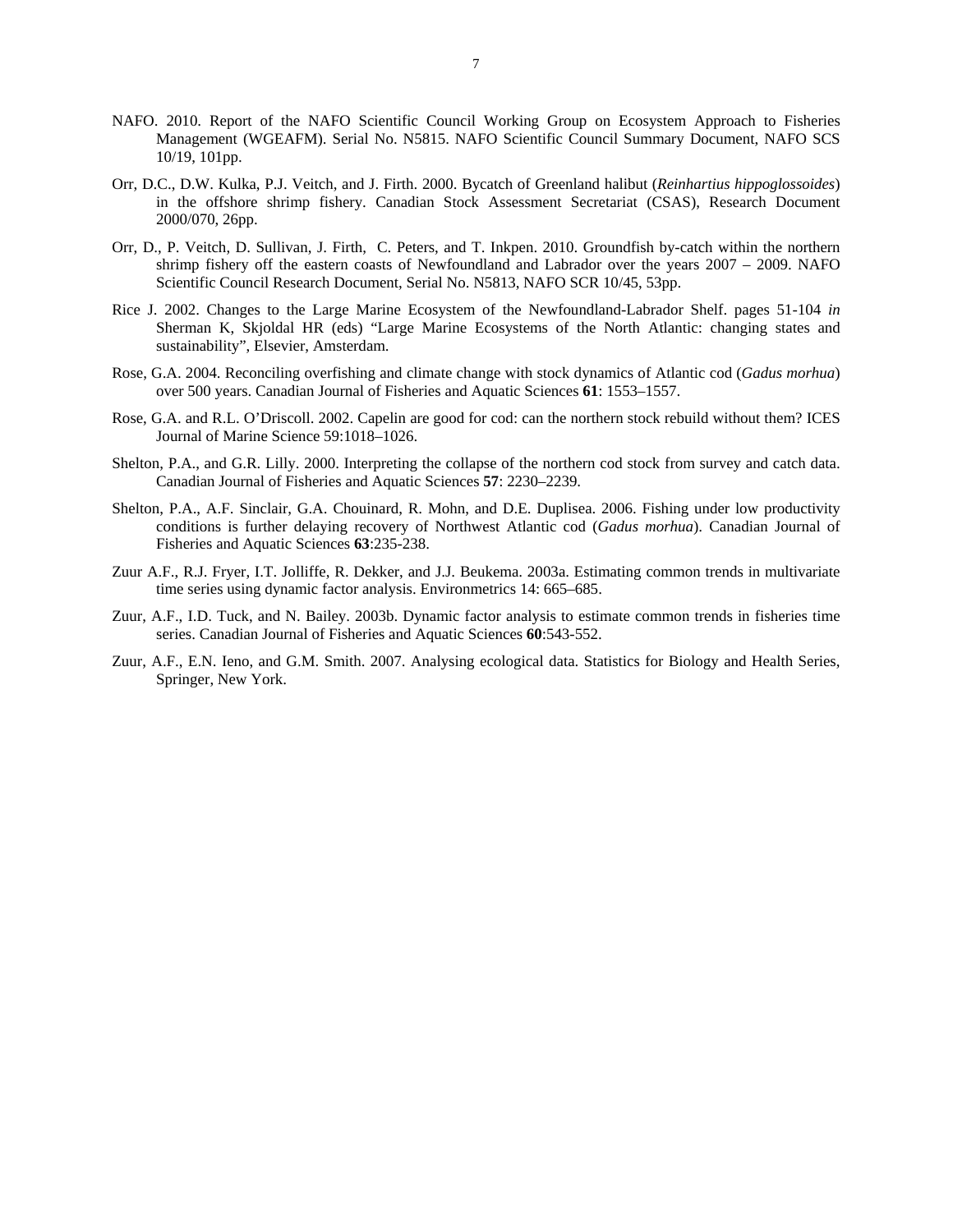| <b>NAFO</b><br>Division | Ecosystem<br>subunit |      | Atlantic cod | American<br>plaice | Redfish | Turbot  | Yellowtail<br>flounder |
|-------------------------|----------------------|------|--------------|--------------------|---------|---------|------------------------|
|                         |                      |      |              | 2J3K               | $2+3K$  |         |                        |
| 3Κ                      | 2J3KL                |      | 2J3KL        |                    |         | $2+3KL$ |                        |
| 3L                      |                      |      |              |                    | 3LN     | (M)NO   |                        |
| 3N                      |                      | 3LNO | 3NO          | 3LNO               |         |         | 3LNO                   |
| 30                      |                      |      |              |                    | 30      |         |                        |

Table 1. Schematic mapping of NAFO Divisions, ecosystem subunits, and management stocks for the focal fish species considered in this study

Table 2. Results from DFA. The best model in each case is denoted in red and bold fonts, and in a grey background; other models still worthy of further consideration are denoted in red.

|                      | Model                          |                               |                     |              |             |                              |               |            |           |
|----------------------|--------------------------------|-------------------------------|---------------------|--------------|-------------|------------------------------|---------------|------------|-----------|
| Dataset              | $\#$                           | Explanatory variable Included |                     |              |             | # parameters in<br>the model | Loglikelihood | <b>AIC</b> | Delta AIC |
|                      | common<br>trends               | NAO                           | <b>ST27</b><br>-SST | <b>CEI</b>   |             |                              |               |            |           |
|                      |                                |                               |                     |              | $FI$        | 25                           | $-40.0$       | 130.0      | 33.0      |
| 2J3KL Fall 1981-1994 | 1                              |                               |                     |              |             | 29                           | $-37.2$       | 132.3      | 35.3      |
|                      | $\frac{2}{3}$                  |                               |                     |              |             | 32                           | $-37.4$       | 138.8      | 41.7      |
|                      | $\,1$                          |                               | $\mathbf X$         |              |             | 30                           | $-35.3$       | 130.6      | 33.5      |
|                      | 1                              |                               |                     | X            |             | 30                           | $-32.7$       | 125.4      | 28.3      |
|                      | $\mathbf{1}$                   | X                             |                     |              |             | 30                           | $-37.6$       | 135.2      | 38.2      |
|                      |                                |                               |                     |              | $\mathbf X$ | 30                           | $-22.3$       | 104.5      | 7.5       |
|                      | $\mathbf{1}$<br>$\overline{c}$ |                               |                     |              | $\mathbf X$ | 34                           | $-22.3$       | 112.6      | 15.5      |
|                      | $\mathbf{1}$                   | $\mathbf X$                   |                     |              | $\mathbf X$ | 35                           | $-20.4$       | 110.7      | 13.7      |
|                      |                                |                               | $\mathbf X$         |              | $\mathbf X$ | 35                           | $-18.7$       | 107.4      | 10.3      |
|                      | 1<br>$\mathbf{1}$              |                               |                     | $\mathbf X$  | $\mathbf X$ | 35                           | $-13.5$       | 97.1       | 0.0       |
|                      | 1                              | $\mathbf X$                   | $\mathbf X$         |              |             | 35                           | $-33.3$       | 136.6      | 39.5      |
|                      |                                | $\mathbf X$                   |                     | $\mathbf X$  |             | 35                           | $-29.7$       | 129.4      | 32.3      |
|                      | 1<br>$\mathbf{1}$              | $\mathbf X$                   | $\mathbf X$         |              | $\mathbf X$ | 40                           | $-17.0$       | 114.1      | 17.0      |
|                      | $\mathbf{1}$                   |                               |                     |              |             | 25                           | $-58.7$       | 167.4      | 13.2      |
|                      |                                |                               |                     |              |             | 29                           | $-53.5$       | 164.9      | 10.7      |
|                      | $\frac{2}{3}$                  |                               |                     |              |             | 32                           | $-53.5$       | 170.9      | 16.7      |
|                      | $\,1$                          |                               | $\mathbf X$         |              |             | 30                           | $-54.0$       | 168.0      | 13.8      |
|                      |                                |                               |                     | $\mathbf X$  |             | 30                           | $-50.5$       | 160.9      | 6.7       |
|                      | 1                              | $\mathbf X$                   |                     |              |             | 30                           | $-57.4$       | 174.7      | 20.5      |
|                      | $\mathbf{1}$<br>1              |                               |                     |              | $\mathbf X$ | 30                           | $-48.3$       | 156.5      | 2.3       |
| 2J3KL Fall 1995-2008 | $\overline{2}$                 |                               |                     |              | $\mathbf X$ | 34                           | $-45.5$       | 159.1      | 4.9       |
|                      | $\mathbf{1}$                   | $\mathbf X$                   |                     |              | $\mathbf X$ | 35                           | $-47.1$       | 164.3      | 10.1      |
|                      |                                |                               | $\mathbf X$         |              | $\mathbf X$ | 35                           | $-45.1$       | 160.2      | 6.0       |
|                      | $\mathbf{1}$                   |                               |                     | $\mathbf{X}$ | $\mathbf X$ | 35                           | $-42.1$       | 154.2      | 0.0       |
|                      | $\overline{c}$                 |                               |                     | X            | $\mathbf X$ | 39                           | $-39.4$       | 156.9      | 2.7       |
|                      | $\mathbf{1}$                   | $\mathbf X$                   | $\mathbf X$         |              |             | 35                           | $-52.6$       | 175.2      | 21.0      |
|                      | $\mathbf{1}$                   | $\mathbf X$                   |                     | $\mathbf X$  |             | 35                           | $-48.9$       | 167.7      | 13.5      |
|                      |                                | $\mathbf X$                   | $\mathbf X$         |              | $\mathbf X$ | 40                           | $-43.9$       | 167.9      | 13.7      |
|                      | 1                              | $\mathbf X$                   |                     | X            | $\mathbf X$ | 40                           | $-40.5$       | 161.0      | 6.8       |
|                      |                                |                               |                     |              |             |                              |               |            |           |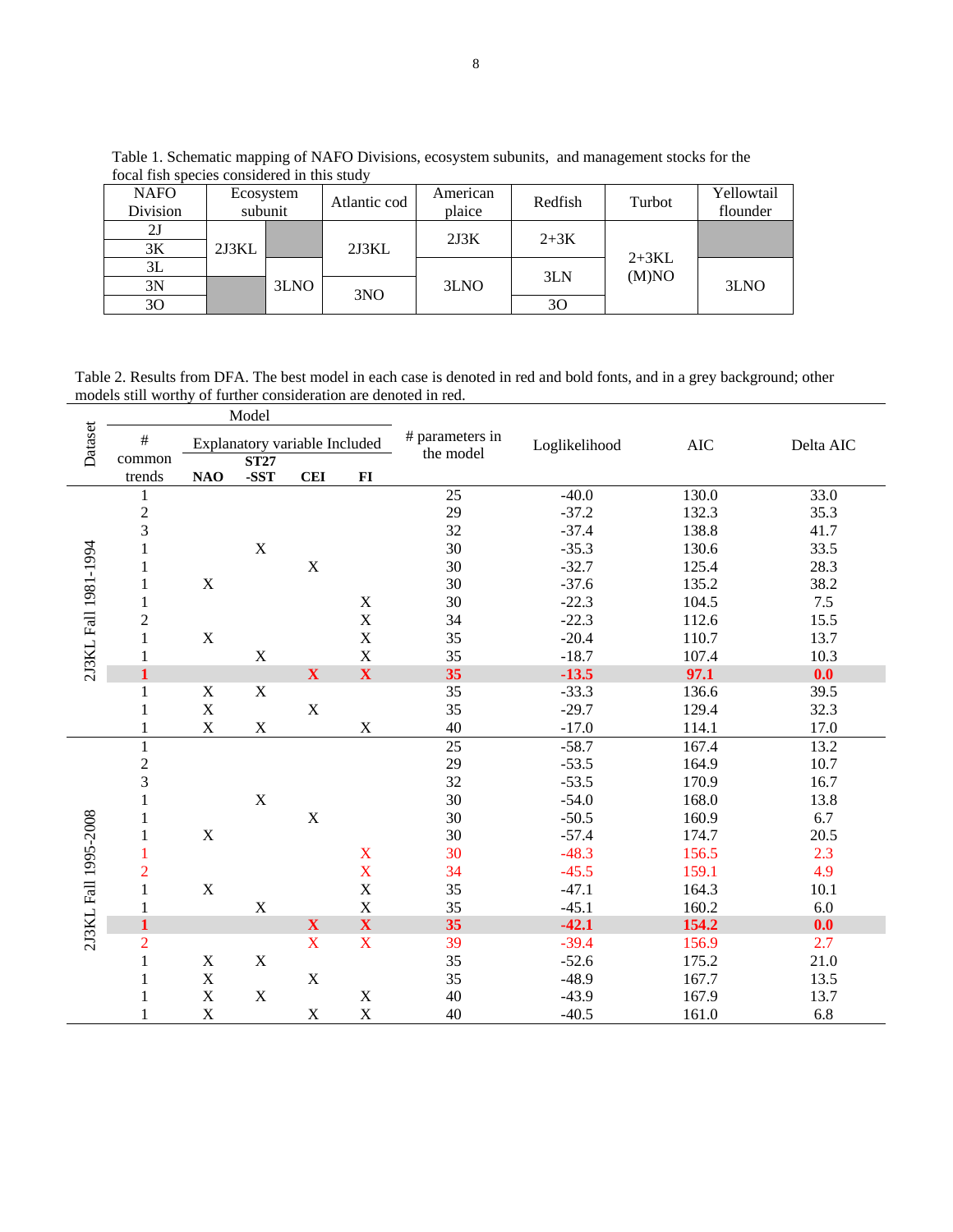|                       | Model            |                               |                     |             |                           |                              |               |            |           |
|-----------------------|------------------|-------------------------------|---------------------|-------------|---------------------------|------------------------------|---------------|------------|-----------|
| Dataset               | $\#$             | Explanatory variable Included |                     |             |                           | # parameters in<br>the model | Loglikelihood | <b>AIC</b> | Delta AIC |
|                       | common<br>trends | NAO                           | <b>ST27</b><br>-SST | <b>CEI</b>  | F1                        |                              |               |            |           |
|                       | 1                |                               |                     |             |                           | 25                           | $-37.0$       | 123.9      | 21.5      |
|                       | $\overline{c}$   |                               |                     |             |                           | 29                           | $-35.9$       | 129.9      | 27.4      |
|                       | $\mathbf{1}$     |                               | $\mathbf X$         |             |                           | 30                           | $-30.8$       | 121.5      | 19.1      |
|                       | 1                |                               |                     | $\mathbf X$ |                           | 30                           | $-33.9$       | 127.7      | 25.3      |
|                       | 1                | X                             |                     |             |                           | 30                           | $-35.6$       | 131.2      | 28.8      |
|                       |                  |                               |                     |             | $\mathbf X$               | 30                           | $-23.6$       | 107.2      | 4.8       |
| 3LNO Spring 1985-1995 | $\overline{c}$   |                               |                     |             | $\mathbf X$               | 34                           | $-23.6$       | 115.2      | 12.7      |
|                       |                  | $\mathbf X$                   |                     |             | $\mathbf X$               | 35                           | $-21.5$       | 113.0      | 10.5      |
|                       | $\mathbf{1}$     |                               | $\mathbf X$         |             | $\overline{\mathbf{X}}$   | 35                           | $-16.2$       | 102.4      | 0.0       |
|                       | 1                |                               |                     | $\mathbf X$ | $\mathbf X$               | 35                           | $-19.2$       | 108.5      | $6.0\,$   |
|                       | 1                | $\mathbf X$                   | $\mathbf X$         |             |                           | 35                           | $-29.6$       | 129.2      | 26.7      |
|                       | $\mathbf{1}$     | $\mathbf X$                   |                     | $\mathbf X$ |                           | 35                           | $-32.4$       | 134.9      | 32.5      |
|                       | 1                | $\mathbf X$                   | $\mathbf X$         |             | $\mathbf X$               | 40                           | $-14.0$       | 108.0      | 5.5       |
|                       |                  | $\mathbf X$                   |                     | $\mathbf X$ | $\mathbf X$               | 40                           | $-16.2$       | 112.4      | 9.9       |
|                       |                  |                               |                     |             |                           | 25                           | $-56.6$       | 163.2      | 25.6      |
|                       | $\overline{c}$   |                               |                     |             |                           | 29                           | $-56.0$       | 170.0      | 32.4      |
|                       | $\mathbf{1}$     |                               | $\mathbf X$         |             |                           | 30                           | $-51.0$       | 162.0      | 24.5      |
|                       | 1                |                               |                     | $\mathbf X$ |                           | 30                           | $-53.5$       | 166.9      | 29.4      |
|                       | $\mathbf 1$      | $\mathbf X$                   |                     |             |                           | 30                           | $-51.8$       | 163.7      | 26.1      |
| 3LNO Spring 1996-2008 | 1                |                               |                     |             | $\mathbf X$               | 30                           | $-46.6$       | 153.2      | 15.6      |
|                       | $\overline{2}$   |                               |                     |             | $\mathbf X$               | 34                           | $-45.3$       | 158.7      | 21.1      |
|                       | 1                |                               | $\mathbf X$         |             | $\mathbf X$               | 35                           | $-37.9$       | 145.8      | 8.2       |
|                       | 1                |                               |                     | $\mathbf X$ | $\mathbf X$               | 35                           | $-41.1$       | 152.1      | 14.6      |
|                       |                  | $\mathbf X$                   |                     |             | $\mathbf X$               | 35                           | $-41.7$       | 153.5      | 15.9      |
|                       |                  | $\mathbf X$                   | $\mathbf X$         |             |                           | 35                           | $-46.3$       | 162.5      | 25.0      |
|                       |                  | $\mathbf X$                   |                     | $\mathbf X$ |                           | 35                           | $-48.7$       | 167.3      | 29.8      |
|                       | $\mathbf{1}$     | $\mathbf X$                   | $\mathbf X$         |             | $\boldsymbol{\mathrm{X}}$ | 40                           | $-28.8$       | 137.6      | 0.0       |
|                       | $\mathbf{1}$     | $\mathbf X$                   |                     | $\mathbf X$ | $\mathbf X$               | 40                           | $-35.3$       | 150.5      | 13.0      |
|                       | $\overline{c}$   | $\mathbf X$                   | $\mathbf X$         |             | $\mathbf X$               | 44                           | $-28.8$       | 145.6      | 8.0       |
|                       | $\overline{2}$   | $\mathbf X$                   |                     | $\mathbf X$ | $\mathbf X$               | 44                           | $-35.3$       | 158.5      | 21.0      |

Table 2 (cont). Result from DFA analysis. The best model in each case is denoted in red and bold fonts, and in a grey background; other models still worthy of further consideration are denoted in red.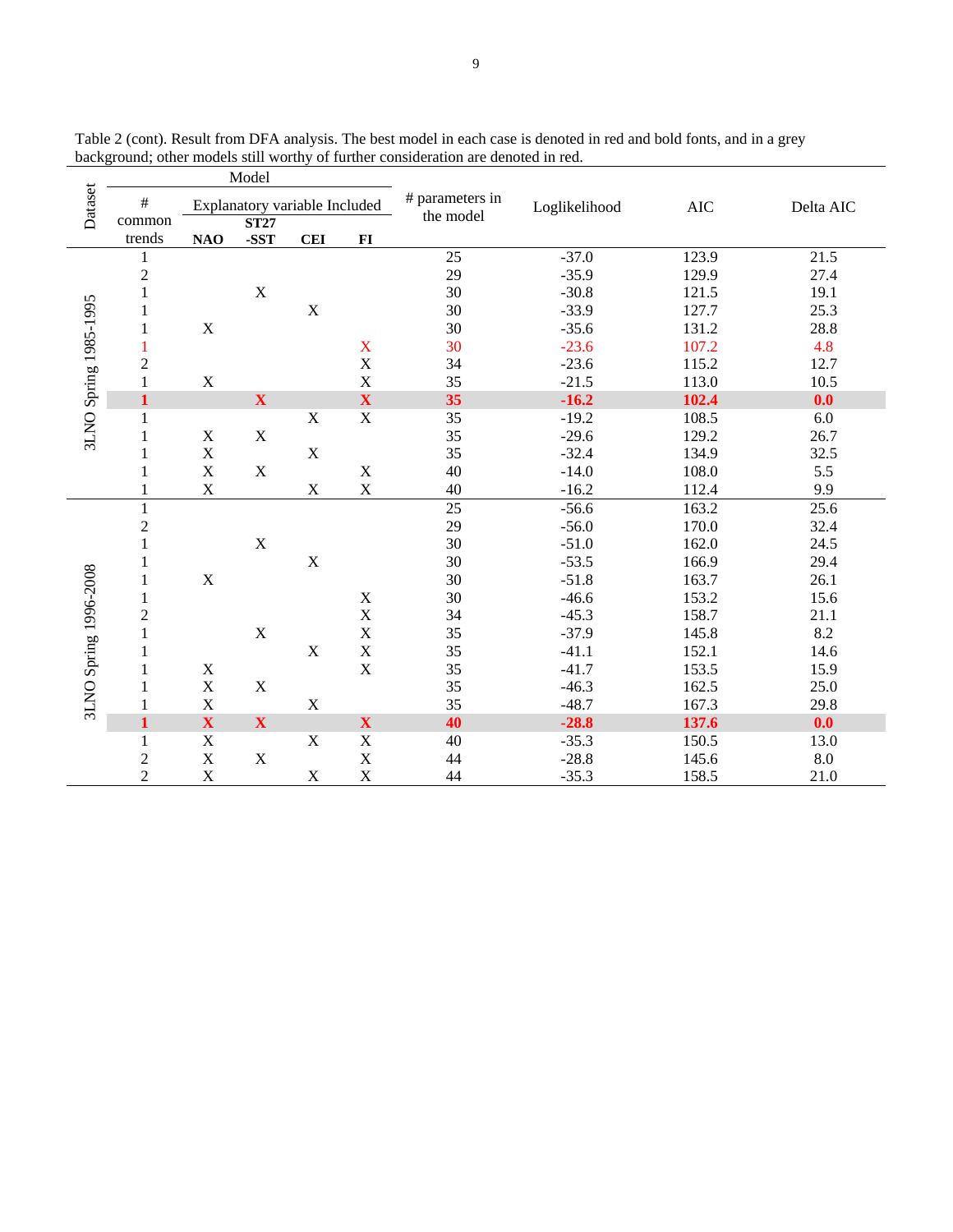

**Figure 1.** Area covered by DFO RV surveys with indication of the strata considered in this study. Only data from "core" strata, depicted in a green/yellow color in this figure, were employed to calculate the indices used in the analyses.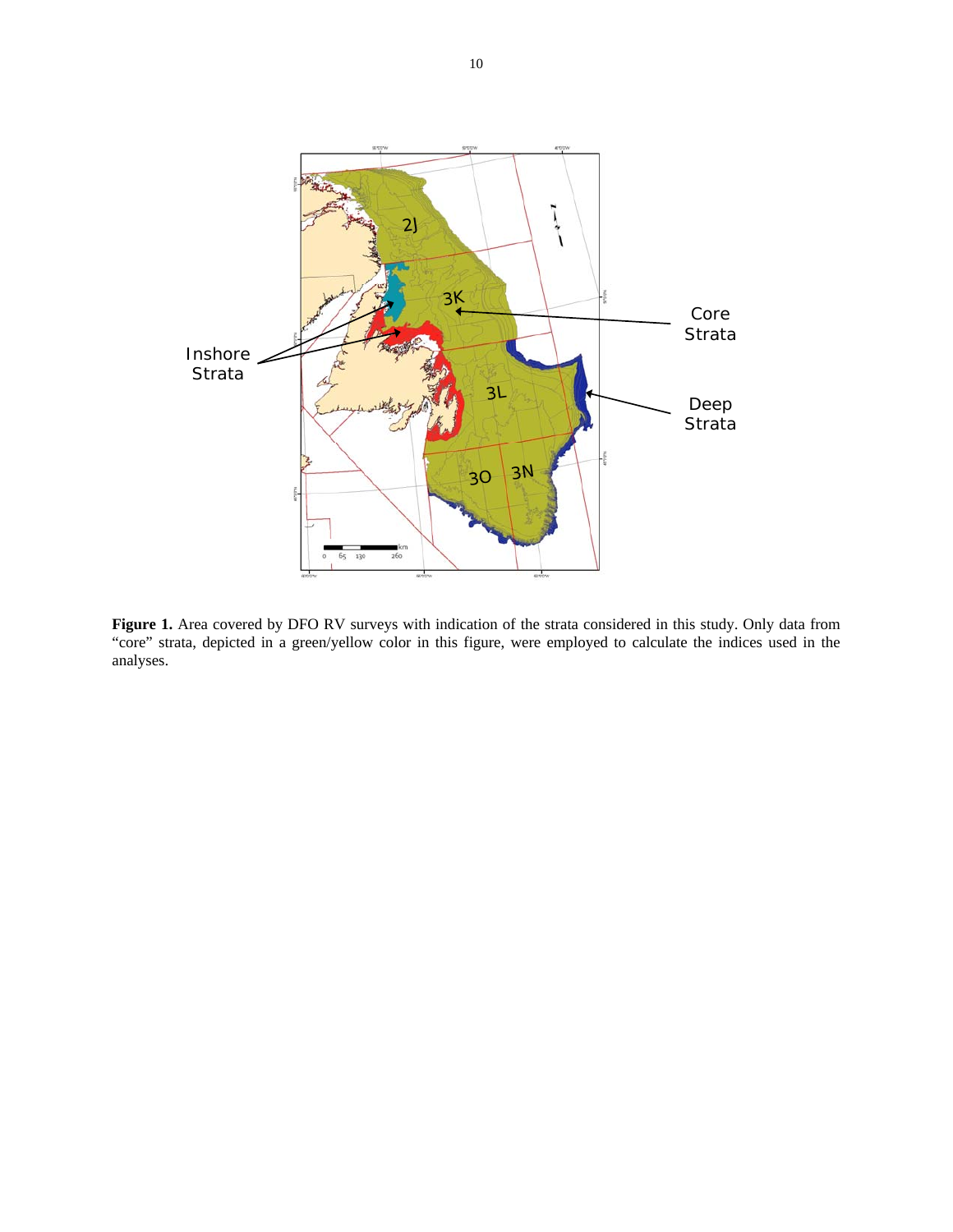

**Figure 2.** Survey biomass indices for fish species, and candidate drivers for each one of the dataset considered in this study. All variables are presented as normalized series; all analyses were based on these normalized time series.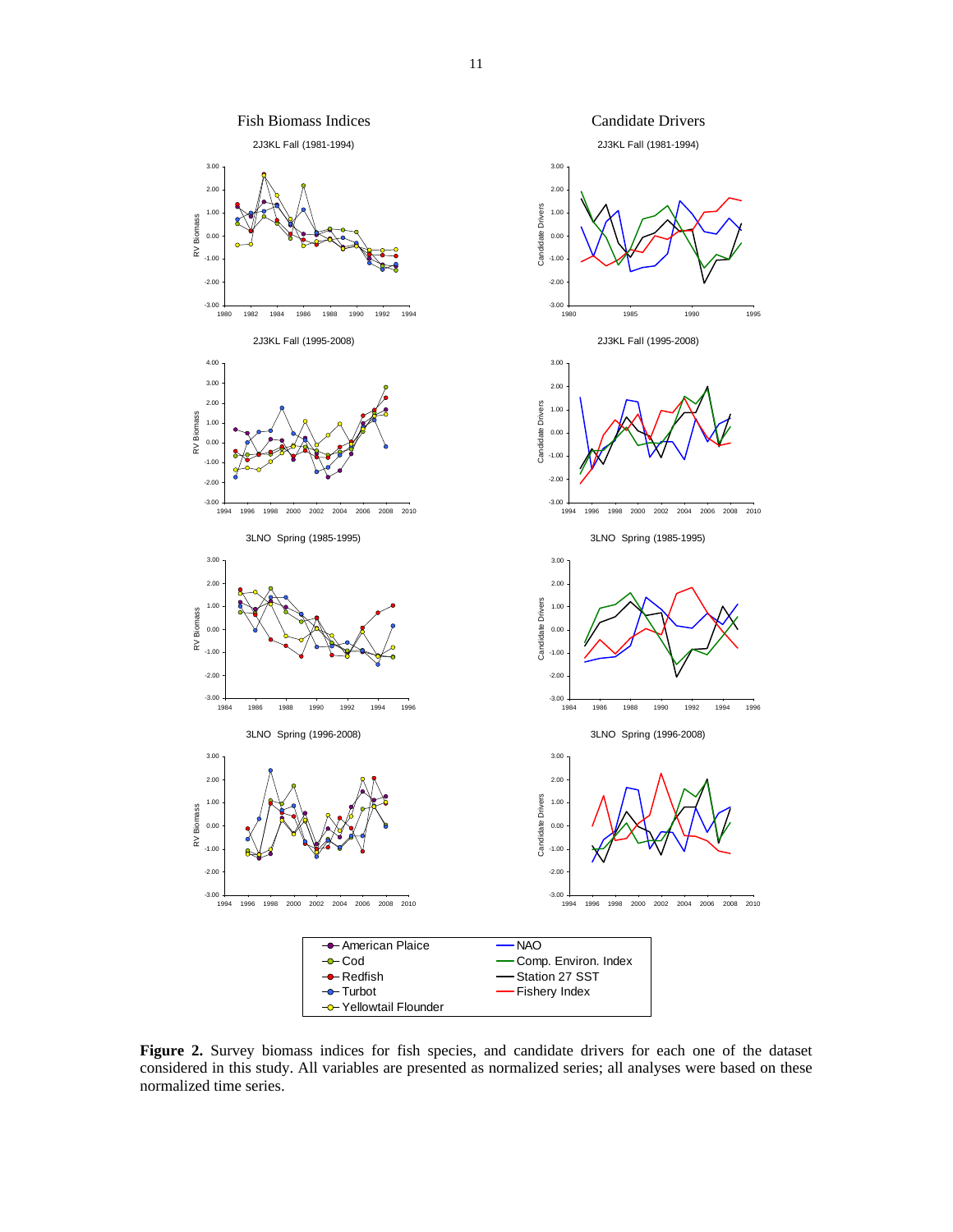

**Figure 3.** Detailed results from the best DFA model for the 2J3KL Fall (1981-1994) dataset. This model includes CEI and FI as explanatory variables. The upper left graph shows the estimated common trend, while the upper right one shows the canonical correlations between the fish biomass time series and this common trend. All canonical correlations are positive, indicating that the trajectories of these fishes are in the same (declining) direction as this common trend. The bottom graph shows the fits between this model and the data for each fish species considered.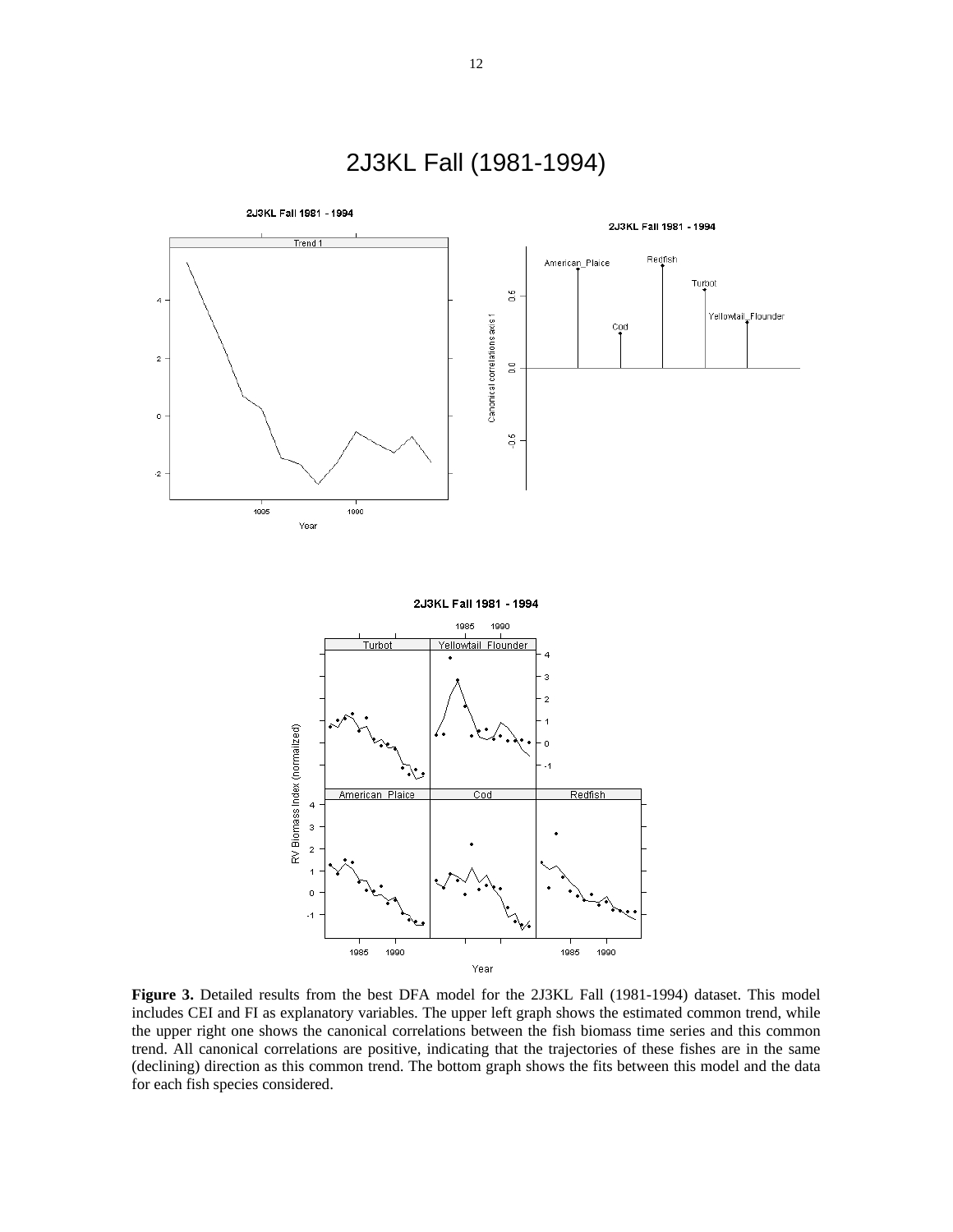

Figure 4. Detailed results from the best DFA model for the 2J3KL Fall (1995-2008) dataset. This model includes CEI and FI as explanatory variables. The upper left graph shows the estimated common trend, while the upper right one shows the canonical correlations between the fish biomass time series and this common trend. All canonical correlations are positive, indicating that the trajectories of these fishes are in the same direction as this common trend. The bottom graph shows the fits between this model and the data for each fish species considered; note that turbot trajectory is poorly captured by this model.

# 2J3KL Fall (1995-2008)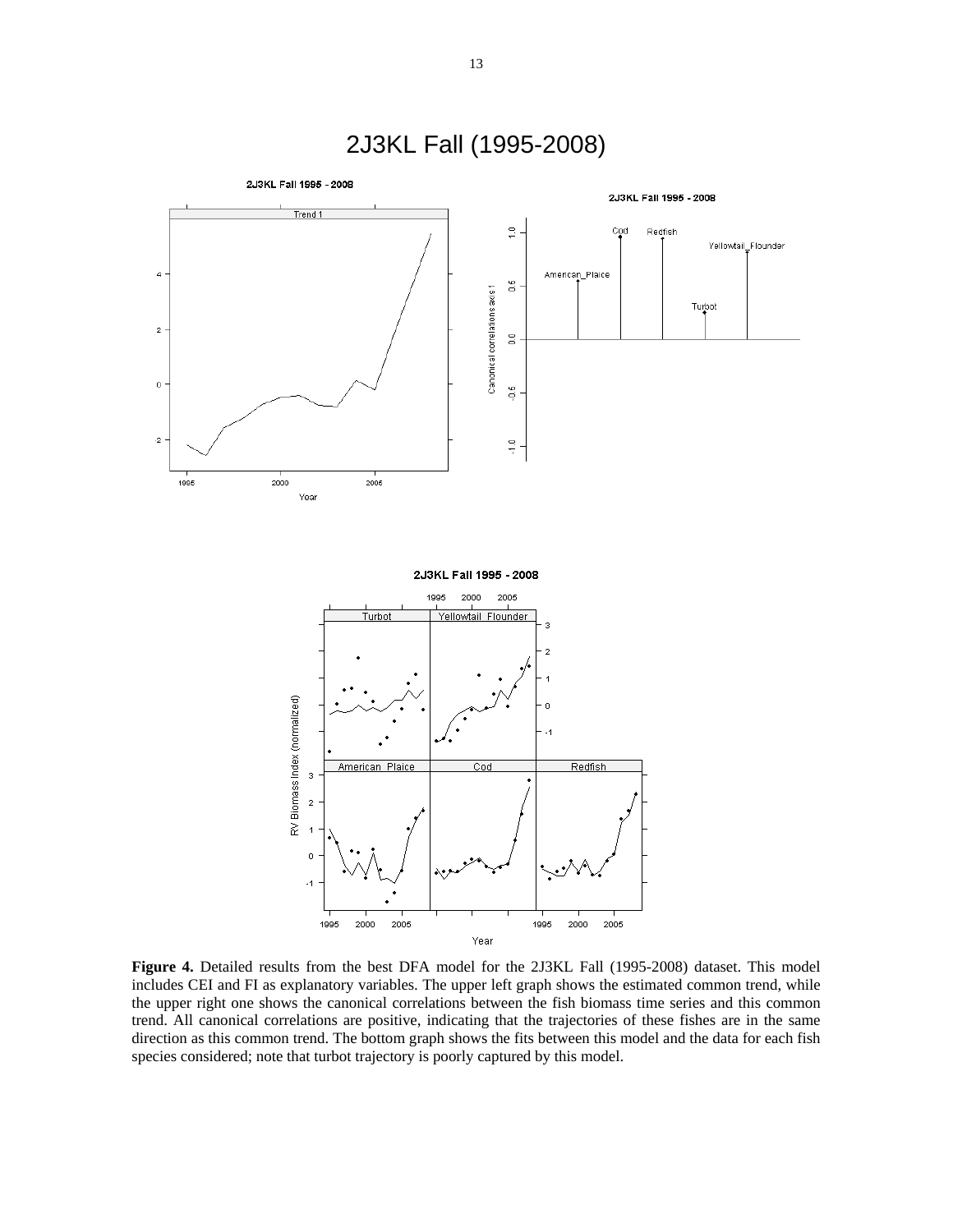

**Figure 5.** Detailed results from the best DFA model for the 3LNO Spring (1985-1995) dataset. This model includes ST27-SST and FI as explanatory variables. The upper left graph shows the estimated common trend, while the upper right one shows the canonical correlations between the fish biomass time series and this common trend. The bottom graph shows the fits between this model and the data for each fish species considered; note that, unlike the others, redfish shows and increasing trend towards the end of the period considered here.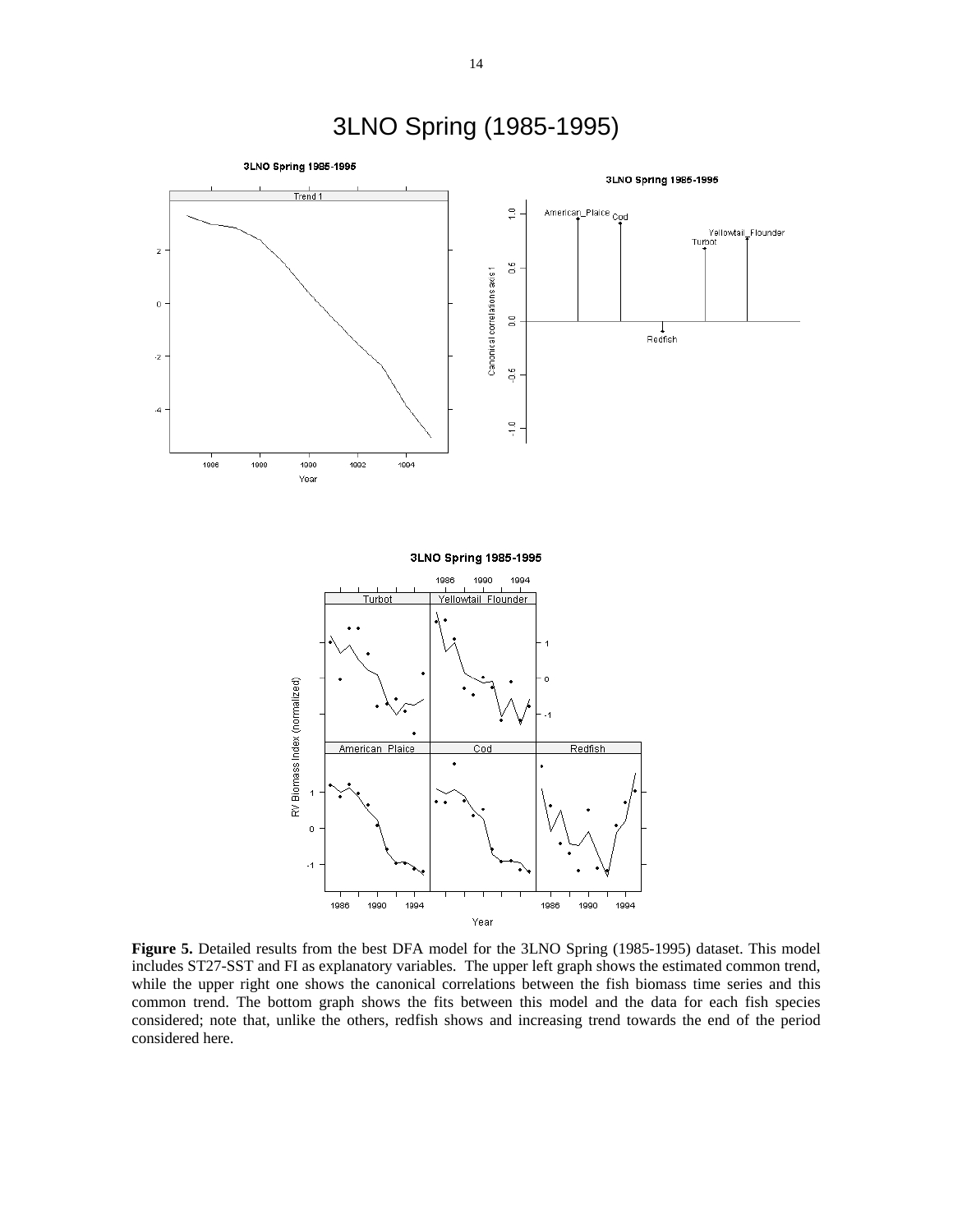

Figure 6. Detailed results from the best DFA model for the 3LNO Spring (1996-2008) dataset. This model includes NAO, ST27-SST and FI as explanatory variables. The upper left graph shows the estimated common trend, while the upper right one shows the canonical correlations between the fish biomass time series and this common trend. The bottom graph shows the fits between this model and the data for each fish species considered.